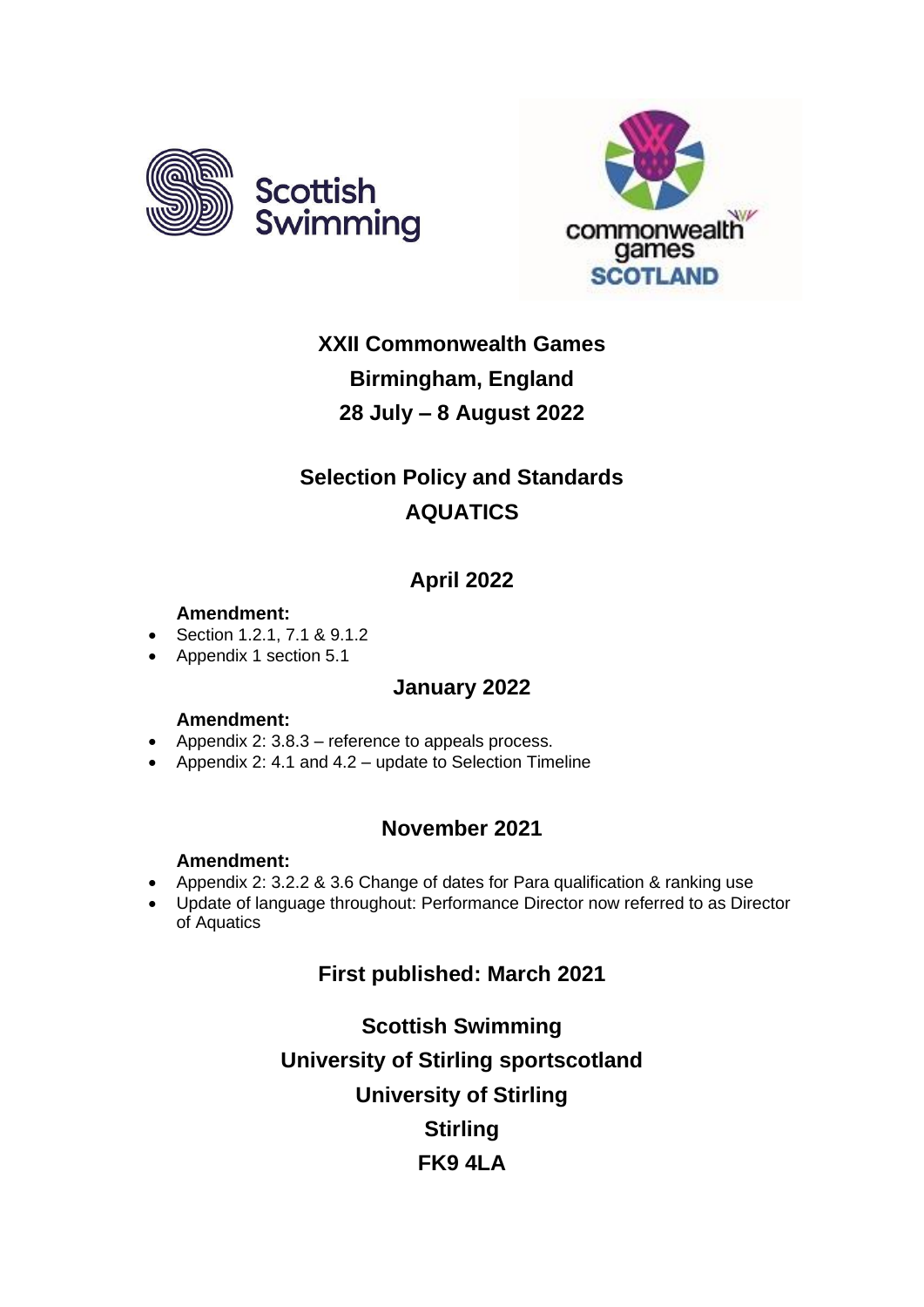## **1 Introduction**

Scottish Swimming and Commonwealth Games Scotland (CGS) have agreed this selection policy. It provides details of the process by which Scottish Swimming will arrive at athlete nominations for aquatic athletes and contains specific selection criteria presented as appendices within the document as follows:

- Appendix 1 Swimming Selection Policy
- Appendix 2 Para Swimming Selection Policy
- Appendix 3 Diving Selection Policy
- 1.1 All aquatic nominations will be submitted to CGS for consideration and for final selection to Team Scotland 2022.
- 1.2 The information in this Selection Policy is accurate as at 1 April 2022 but remains subject to change. As a result of the unique and extenuating circumstances caused by COVID-19 and the subsequent impact on international sporting calendars, CGS and Scottish Swimming will be closely monitoring this Selection Policy to determine if any changes are necessary.
- 1.2.1 If an athlete, who has already achieved the nominated standard in the period, 1 April 2021- 31 March 2022 is impacted by COVID-19, they must inform the Director of Aquatics as soon as possible (no later than 10 April 2022), providing appropriate evidence (GP medical note, sportscotland institute of sport/EIS doctor, or evidence of a positive PCR (polymerase chain reaction) test). The Scottish Swimming Birmingham 2022 Selection Group MAY then consider that athlete's previous nominated standard performance when determining the overall selections.
- 1.3 For the avoidance of doubt, CGS reserves the right to amend this Selection Policy in any way if CGS, at its sole and absolute discretion, considers that an alternative selection process would be fairer, having regard to the interests of all athletes and the prevailing circumstances.
- 1.4 CGS and Scottish Swimming reserve the right to not apply any aspect of this Selection Policy when making any decision if, in the sole and absolute discretion of CGS, it would be unfair or unreasonable not to do so, provided always that CGS has regard to the interests of all athletes in the prevailing circumstances.
- 1.5 All amendments will be communicated using the Scottish Swimming and CGS website and social media channels.

## <span id="page-1-0"></span>**2 Aims and Objectives**

Team Scotland General Selection Policy Aim for the Birmingham 2022 Commonwealth Games;

*Scotland selects a team that performs with distinction in 2022:* 

- *having a higher percentage of athletes meeting the selection standards when in competition at these Games than in 2018,*
- *meeting the stated performance aims of each sport at the Games,*
- *all Team members having a positive experience within Team Scotland at the Games.*

The Scottish Swimming Aquatics Policy is consistent with the aims and objectives above.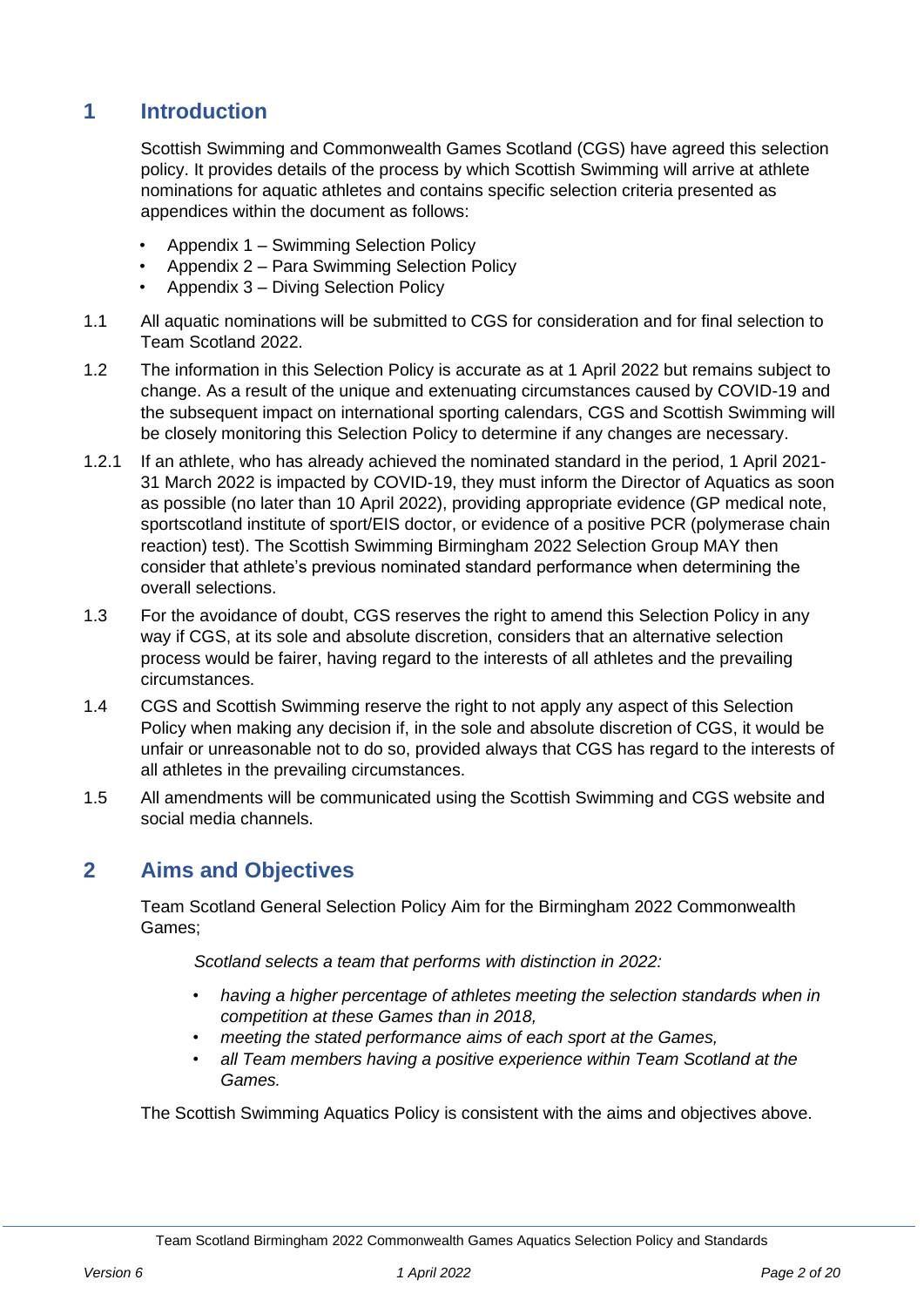## **3 Selection Policy Principles**

<span id="page-2-0"></span>The following principles are applicable across all three policies outlined within this document.

- 3.1 Scottish Swimming will nominate only those athletes to have qualified under both the Scottish Swimming Aquatics Sport Specific Selection Policy and Standards stated within each of the discipline appendices, and the [CGS General Selection Policy t](https://www.teamscotland.scot/wp-content/uploads/2020/11/Final-2022-General-Selection-Policy.pdf)hat should be read in conjunction with this Selection Policy and Standard document.
- 3.2 Nomination by Scottish Swimming to CGS through the discipline specific policies is the first step of the selection process. The final decision for selection to the 2022 Games lies with CGS.
- 3.3 The overall team size for Aquatics will be determined by CGS.
- 3.4 Entry numbers per event and the overall number of athletes in the Aquatics Team are in accordance with Commonwealth Games Federation (CGF) allocation. Initial selection numbers are identified within each of the swimming and diving specific policies. Should more athletes achieve the standards than spaces available, Scottish Swimming will prioritise in accordance with this policy. For para swimming, final numbers will be determined through the application of the selection policy.
- 3.5 All nominated athletes must have completed the required Anti-doping education prior to attending the Games.

## **4 Discretionary Nomination**

- 4.1 If additional places are allocated by CGS to Aquatics, allocation of the additional places between diving and swimming will be at the discretion of the Scottish Swimming Director of Aquatics, taking in to account the Team Scotland aims and objectives in section [2 above.](#page-1-0)
- 4.2 Where additional places have been allocated to either discipline, further athletes will be nominated to CGS at the discretion of the Scottish Swimming Director of Aquatics in consultation with the Scottish Swimming National Coach and the Scottish Swimming Diving National Coach, taking in to account the Team Scotland aims and objectives identified in Section [2 above.](#page-1-0) To be considered for discretionary selection, athletes MUST have achieved a nomination standard from the relevant discipline specific selection policy.
- 4.3 Where the CGS General Policy allows, additional nominations MAY be made to CGS at the discretion of the Scottish Swimming Director of Aquatics in consultation with the Scottish Swimming National Coach and the Scottish Swimming Diving National Coach, taking in to account the Team Scotland aims and objectives identified in Section [2 above.](#page-1-0) To be considered for nomination, athletes MUST have achieved a nomination standard from the relevant discipline specific selection policy.
- 4.4 Only events where space remains will be considered as part of the discretionary nomination process.

### **5 Selection Process**

- 5.1 The "Scottish Swimming Birmingham 2022 Selection Group" will be responsible for overseeing the athlete and coach selection process for the Birmingham 2022 Aquatics Team.
- 5.2 The Terms of Reference for the selection group along with a listing of the members of the group can be found in Appendix 5.
- 5.3 A selection process timeline for each discipline can be found in each of the discipline specific policies.

Team Scotland Birmingham 2022 Commonwealth Games Aquatics Selection Policy and Standards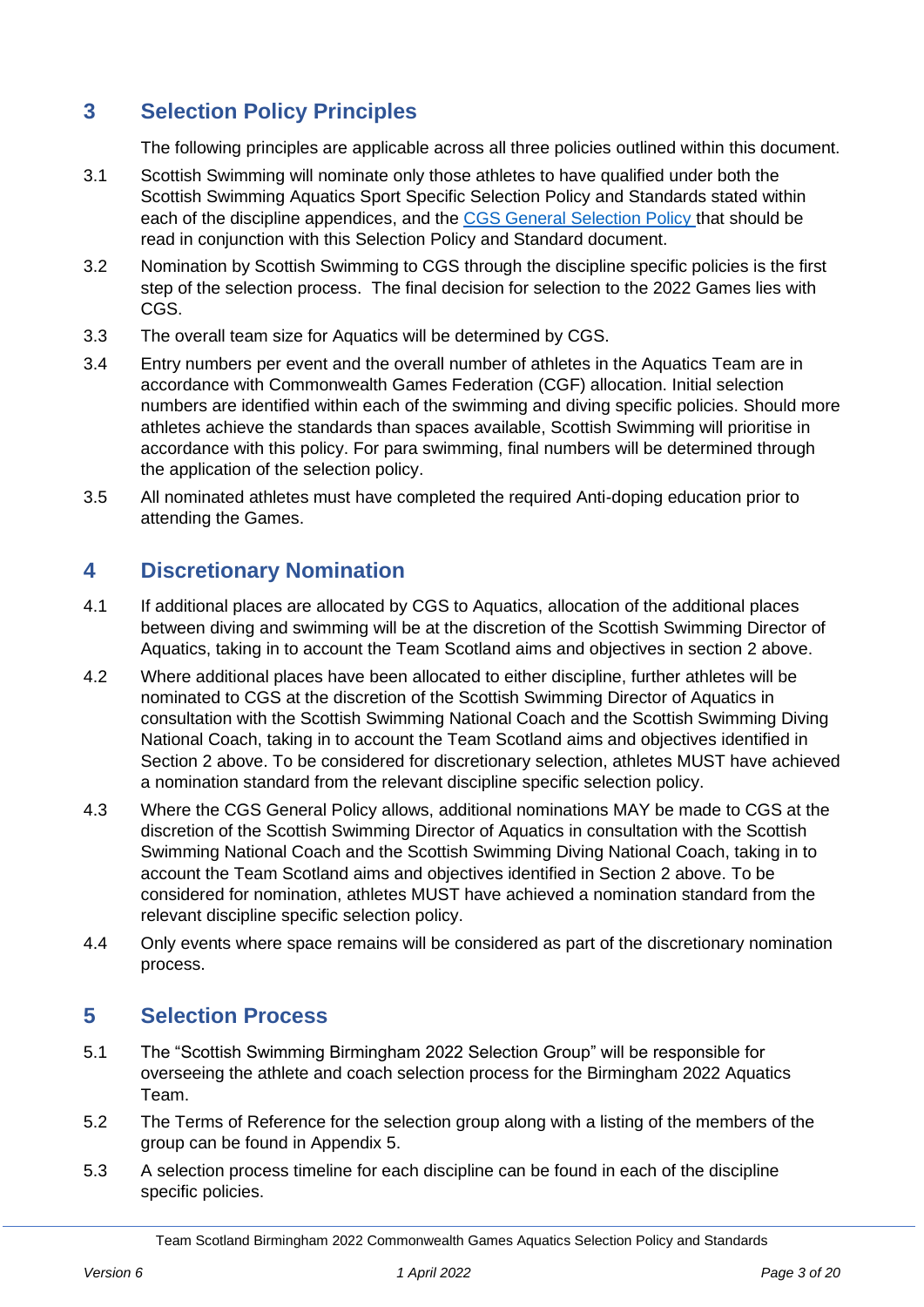## **6 Athlete Eligibility**

- 6.1 The eligibility criteria of the CGF Constitution and Byelaws, (see Appendix 4) and R4.5.3 of Scottish Amateur Swimming Association Limited Company Rules must be met by all nominees.
- 6.2 Where prospective team members do not automatically comply with the above will only be nominated for final selection if they receive prior approval from the CGF under their guidelines.

## **7 Appointment of Team Staff**

- 7.1 The Director of Aquatics will act as the Aquatics Team Leader.
- 7.2 An Aquatics Team Manager was appointed by CGS in consultation with Scottish Swimming in December 2020. The final complement of Scottish Swimming team staff attending the Games will ultimately depend upon team numbers and composition and will be determined by CGS in consultation with Scottish Swimming. This will include different categories of accreditation and access to the Games Village and other secure areas.
- 7.3 A process for the nomination of discipline specific coaching staff is identified within each of the discipline specific selection policies contained within the appendices.

## <span id="page-3-0"></span>**8 De-selection**

8.1 Anti-doping

Athletes suspended by British Swimming and/or Scottish Swimming as a result of on-going or concluded anti-doping violation allegations, will not be considered for selection, and if previously selected, will be de-selected from the Birmingham 2022 team.

8.2 Conduct

Athletes in breach of CGS's policies, code of conduct and team agreement may be deselected.

8.3 Form and fitness issues – Injury Management

Where form, injury, illness or health issues are identified at or after selection, an appropriate fitness test may be used to determine whether the athlete is capable of performing to the level that they were selected for the Games. The format of any test will be determined by CGS after discussion with the Aquatics Team Management. This applies to all athletes (and the athlete's condition) and may include input from CGS medical staff.

8.4 Any selection or de-selection decision for any reason in this Section [8](#page-3-0) will be made by CGS after discussion with the Aquatics Team Management and will be final.

## <span id="page-3-1"></span>**9 Appeal Process**

- 9.1 Appeals related to non-nomination
- 9.1.1 An appeal against non-nomination to CGS by Scottish Swimming is entirely a matter for the athlete and Scottish Swimming. This will be held as per the process detailed in section 9.1.2 to 9.1.5 taking into consideration only the information contained within this document.
- 9.1.2 Appeals shall only be considered if they address the selection process, clarification of fact or provide new and relevant information/evidence. With the exception of 1.2.1 grounds for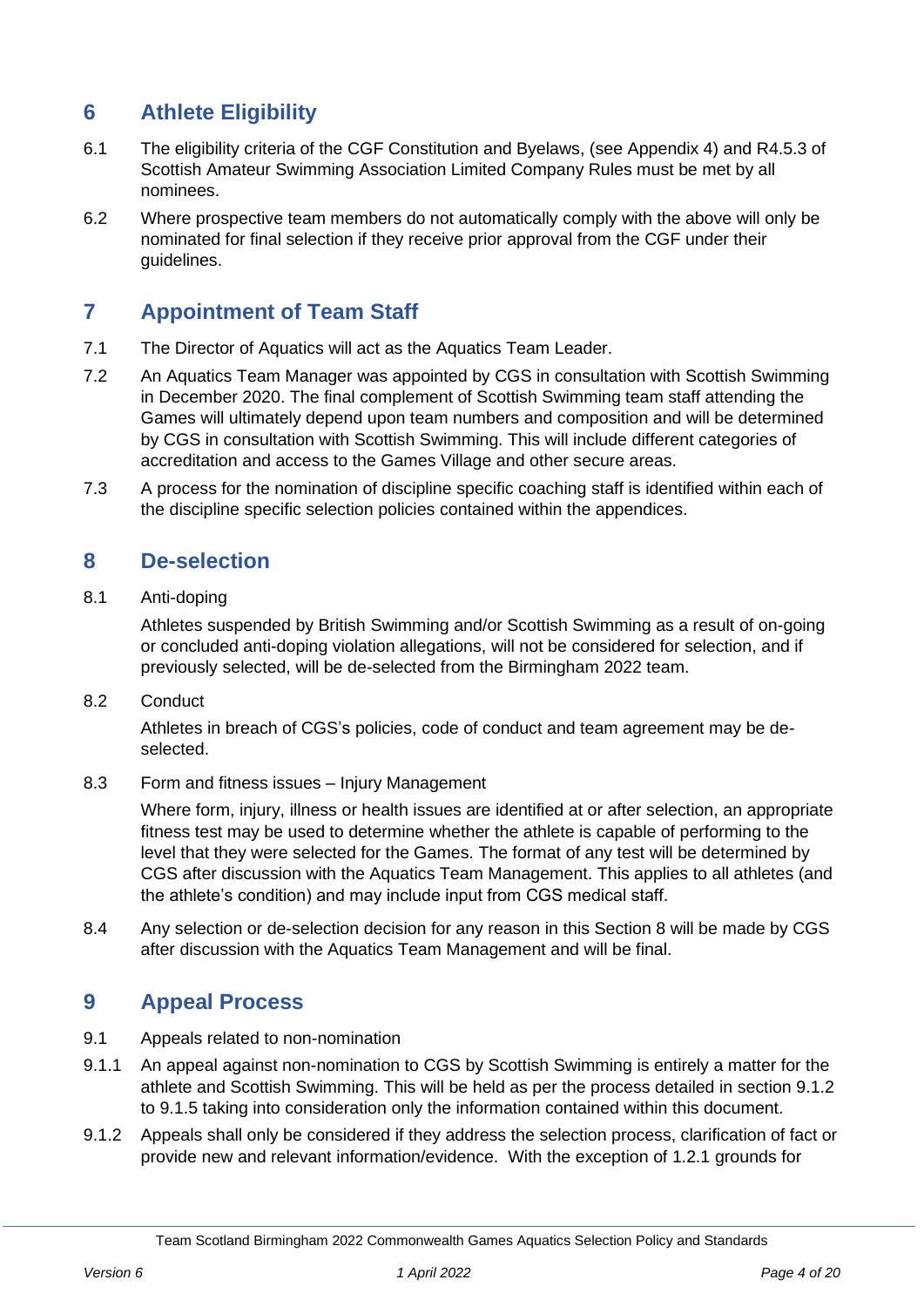appeal do not include: eligibility, health, or standards achieved out-with phases identified within the selection policy.

- 9.1.3 Following communication of nominations, all appeals must be received by 1200 hours (midday) on 5 May 2022, in writing by email, to the Scottish Swimming Chief Executive Officer, Euan Lowe, [\(e.lowe@scottishswimming.com\)](mailto:e.lowe@scottishswimming.com) clearly stating the grounds upon which the appeal is made. In all instances, Scottish Swimming will respond in writing by email to the athlete within 2 days, notifying them of the outcome of the Appeal Process.
- 9.1.4 Appeals will be heard by a three-member Appeals Panel appointed by the Scottish Swimming Chief Executive Officer (CEO). All three members of the Appeals Panel will be independent of the Selection Group. The CEO will not sit on the panel but will provide assistance.
- 9.1.5 The Appeals Panel will operate in line with Scottish Swimming's internal appeal procedures.
- 9.2 Appeals related to non-Selection by CGS
- 9.2.1 Scottish Swimming can appeal to the CGS if athletes that have been nominated by Scottish Swimming are not selected.
- 9.2.2 An appeal against CGS non-selection on behalf of an athlete may only be submitted by Scottish Swimming and not by any individual athlete.

If an appeal is submitted to CGS by Scottish Swimming, a CGS Appeal Panel will consider the case along with any additional information provided. The appeal must be made by email to CGS Chief Executive Jon Doig, [\(jon.doig@teamscotland.scot\)](mailto:jon.doig@teamscotland.scot) within 3 days of notification of selection outcomes to Scottish Swimming by CGS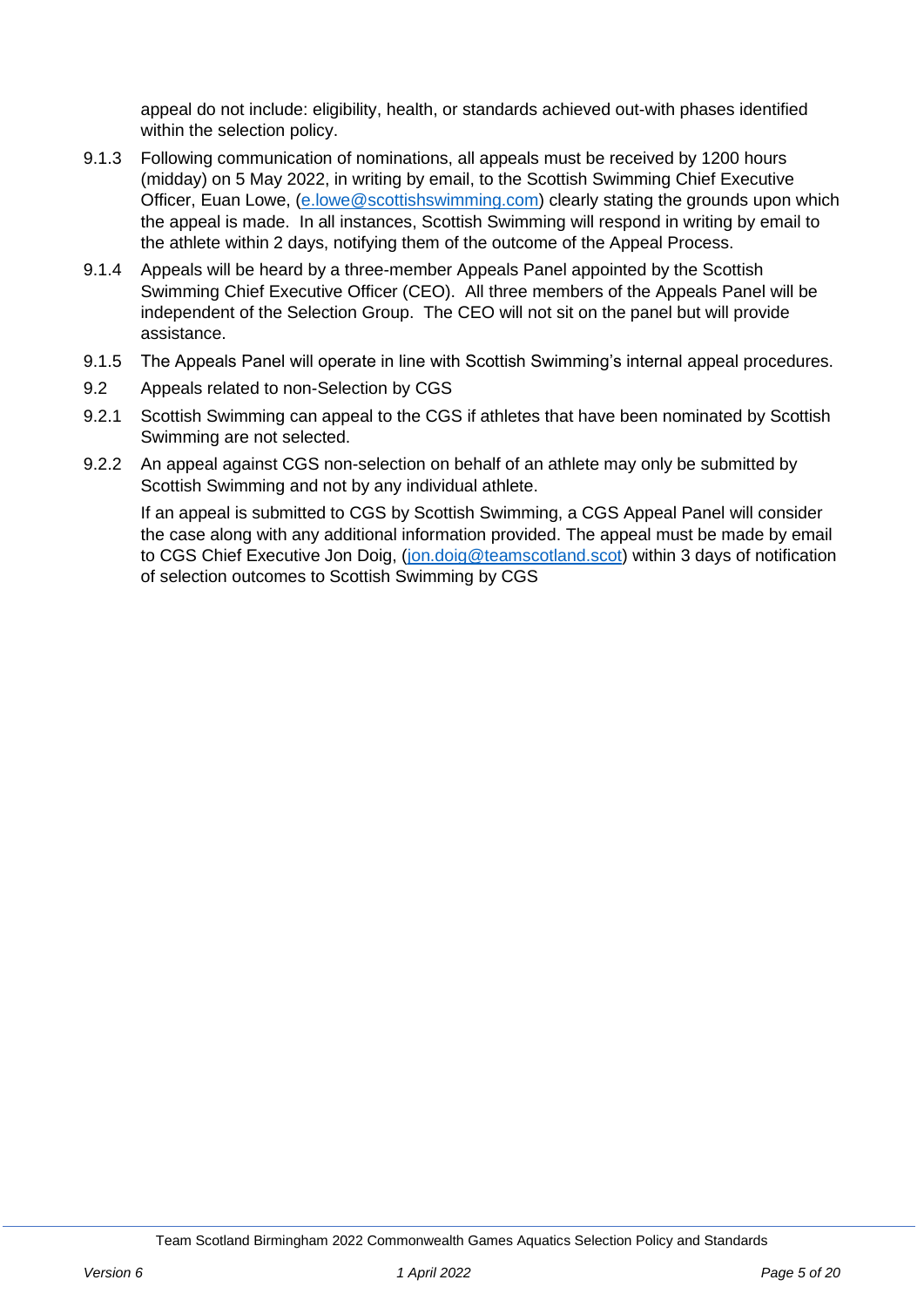## **Swimming Specific Selection Policy and Standards**

## **1 General Selection Details**

The Birmingham 2022 Commonwealth Games (hereinafter referred to as "B2022") will take place in Birmingham, 28 July – 8 August 2022, with the swimming competition taking place 29 July – 3 August 2022.

- 1.1 All swimming events are listed in 3.8.
- 1.2 In accordance with the Commonwealth Games Federation statutes and B2022 competition rules, the maximum number of athletes selected by any country for each individual event will be three and the maximum number of relay teams selected by any country for each relay event will be one.
- 1.3 The indicative number of swimmers provided by CGS for the Aquatics Team is 16.
- 1.4 There will be two phases to the nomination and selection process:
	- a) Pre-Selection
	- b) Achievement of nomination standard times at the specified selection meet

#### **2 Pre-selection**

Swimmers MAY be nominated for pre-selection to the Aquatics Team in the following way:

- 2.1 Swimmers competing at the 2020 Summer Olympic Games in Tokyo, Japan (24 July 1 August 2021), MAY be nominated for pre-selection at the discretion of the Scottish Swimming Director of Aquatics (hereinafter referred to as "Director of Aquatics") in consultation with the Scottish Swimming National Coach (hereinafter referred to as "National Coach").
- 2.2 In considering athletes for pre-selection nomination, the Director of Aquatics and National Coach will consider the following:
	- Performance in events swum at the Tokyo Olympic Games, both individual and relay
	- Pre-selection decisions by British Swimming for the 2022 World Championships
	- Medal potential at the Birmingham 2022 Commonwealth Games within individual events
	- Individual preparation plan for the 2021/2022 season (major championships)
- 2.3 Any athlete considered for nomination for pre-selection will be required to agree a plan with the Director of Aquatics in advance of the commencement of the 2021/22 swimming season so as to maximise their performance at B2022.
- 2.4 Swimmers will be nominated for pre-selection for individual events only. The Director of Aquatics, in conjunction with the National Coach will decide nomination for individual events taking in to account a variety of factors including, but not limited to:
	- Medal potential in the individual event
	- Scottish ranking in the individual event
	- Scottish strength and depth within the individual event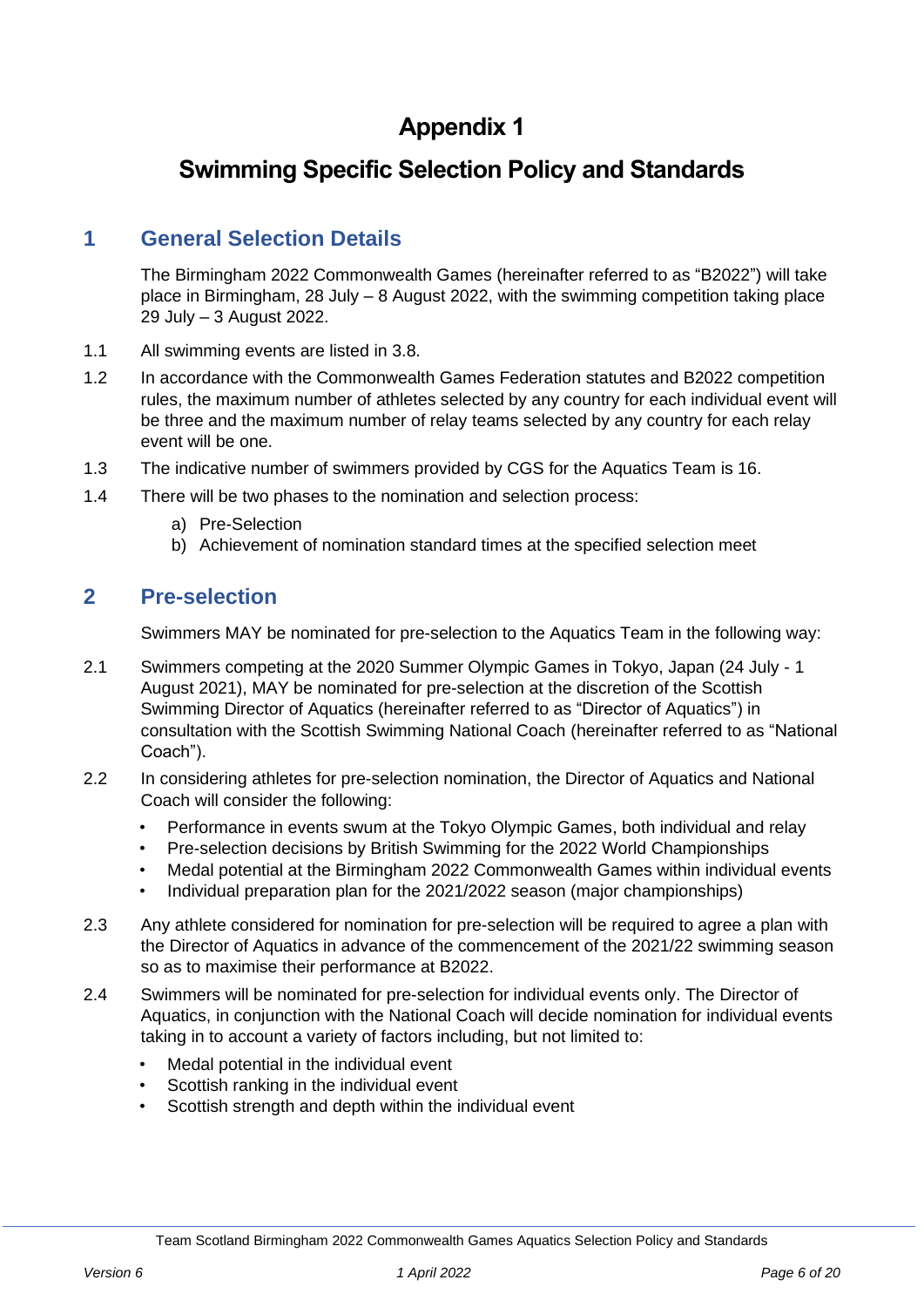- 2.5 Nominations for swimmers identified for possible pre-selection will be sent to CGS by 7 October 2021, with the pre-selection process completed by 14 October 2021.
- 2.6 All pre-selected swimmers, agreed by CGS, will be publicly announced, along with the events selected for by 21 October 2021.

## **3 Achievement of Nomination Times**

Following the completion of the pre-selection process, there will be one selection opportunity for swimmers to achieve nomination standard times for the any remaining indicative places. This will be the "British Championships", to be held in April 2022 (date and venue tbc).

The following process will be used to decide who will be nominated for any available indicative places.

- <span id="page-6-3"></span>3.1 Swimmers equalling or bettering an individual or combined relay selection time at the British Championships, 2022 (table listed in [3.8 below\)](#page-7-0) will be considered for nomination.
- 3.2 All performances in individual events by swimmers equalling or bettering a selection time in each event at the British Championships 2022 will be considered.
- <span id="page-6-0"></span>3.3 On completion of the British Championships 2022, swimmers identified through [0 above](#page-2-0) will be ranked in order based on the percentage inside the event nomination time achieved.
- 3.4 Using the ranking list identified within [3.3 above,](#page-6-0) any remaining indicative places will be nominated to CGS for individual events and relays, subject to section [3.5 below.](#page-6-1)
- <span id="page-6-1"></span>3.5 Nominations will be made by the Director of Aquatics, in conjunction with the National Coach, taking into account selection considerations including but not limited to:
	- Placing in the ranking identified in [3.3 above](#page-6-0)
	- Performance in finals at the selection meet
	- Commonwealth ranking in a specific event
	- Medal potential
	- Other events ranked within the ranking identified in [3.3 above](#page-6-0)
	- Contribution to relay performance
	- Future potential
- 3.6 Relay Team Nomination

Nomination of a relay team will be based on achieving a nomination time through the process identified below:

- 3.6.1 The fastest combination of four individual swimmers' times (subject to section [3.7 below\)](#page-6-2) in the Men's and Women's 100m and 200m Freestyle events and the fastest 100m Backstroke, 100m Breaststroke, 100m Butterfly and 100m Freestyle will be added together and a total allowance of 1.50 seconds will be deducted for takeovers to establish a combined time for relays. Those swimmers equalling or bettering the relay selection time (listed in [3.8 below\)](#page-7-0), will be included within the selection process outlined in section [3.1 above.](#page-6-3)
- 3.6.2 Pre-selected athletes will be included in the calculation of the fastest combination of individual swims, utilising performances listed in the official British Rankings 1 April 2021 - 20 April 2022.
- <span id="page-6-2"></span>3.7 Relay Alternates

Relay alternates will only be considered as part of the selection process identified in section 4.3 of the Aquatics General Selection Policy and in line with the CGS Generic Selection Policy: "Selection Guidelines for Athletes", section 30 as it is relevant to swimming: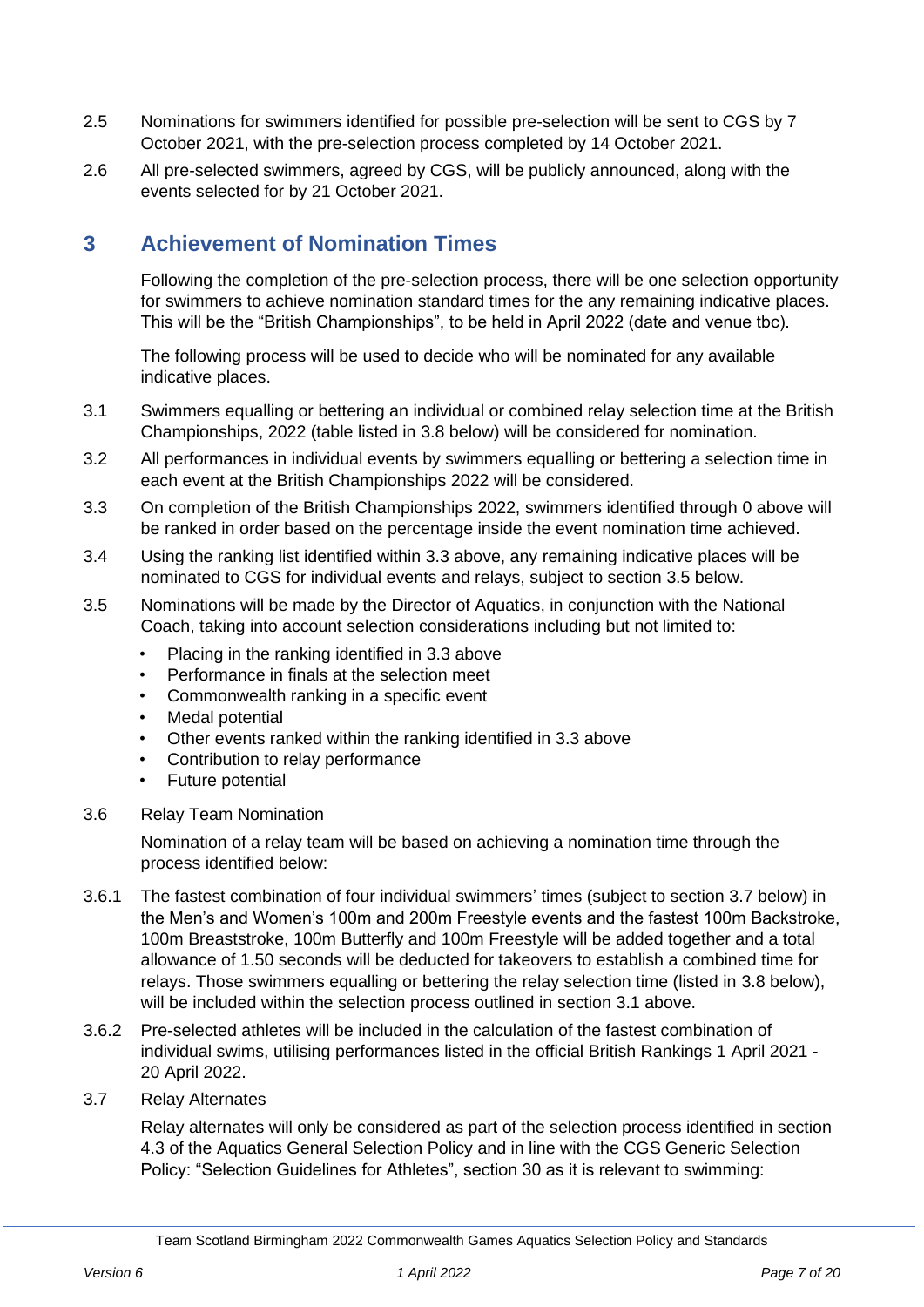*30.3 b) if there are identified competition schedule conflicts for those athletes who are individual event medal prospects or have qualified individually and it can be shown via validated objective evidence that the final result in the team event is likely to be improved by the individuals proposed being added.*

Any swimmer who qualifies for the swimming team is eligible for selection to the relay teams, and the National Coach is responsible for selecting the best four swimmers and the swim order to compete in the relay events at the Games.

#### 3.7.1 Freestyle Relays (4 x 100m, 4 x 200m)

Providing the times of the swimmers ranked  $2 - 5$  added together with a total allowance of 1.50 seconds deducted for takeovers achieve the relay standard (identified in [3.8 below\)](#page-7-0), a relay alternate may be considered within the discretionary selection process identified within section **Error! Reference source not found.** of the Aquatics General Selection Policy.

#### 3.7.2 Medley Relay 4 x 100m

Providing the times of the 4 identified swimmers (including the alternate swimmer) added together with a total allowance of 1.50 seconds deducted for takeovers achieve the relay standard (identified in section [3.8 below\)](#page-7-0), a relay alternate may be considered within the selection process identified within section **Error! Reference source not found.** of the main Aquatics Selection Policy document.

#### 3.7.3 Mixed Relays

There will be no nomination standards for mixed relays.

Selection for mixed relays will be made by the National Coach from swimmers within the final selected team.

| <b>Male</b> | <b>Event</b>                   | <b>Female</b> |
|-------------|--------------------------------|---------------|
| 22.35       | 50m Free                       | 25.37         |
| 49.10       | 100m Free                      | 55.16         |
| 1:47.80     | 200m Free                      | 1:59.29       |
| 3:50.58     | 400m Free                      | 4:11.58       |
|             | 800m Free                      | 8:39.17       |
| 15:22.34    | <b>1500m Free</b>              |               |
| 25.67       | 50m Back                       | 28.45         |
| 54.50       | 100m Back                      | 1:00.85       |
| 1:58.96     | 200m Back                      | 2:11.72       |
| 27.74       | 50m Breast                     | 31.25         |
| 1:00.83     | 100m Breast                    | 1:07.72       |
| 2:12.41     | 200m Breast                    | 2:26.09       |
| 23.95       | 50m Fly                        | 26.77         |
| 52.79       | 100m Fly                       | 58.96         |
| 1:58.24     | 200m Fly                       | 2:11.00       |
| 2:00.43     | 200m I.M.                      | 2:14.69       |
| 4:18.86     | 400m I.M.                      | 4:45.90       |
| 3:16.23     | 4 x 100m Free Relay            | 3:41.09       |
| 7:12.01     | 4 x 200m Free Relay            | 7:58.58       |
| 3:34.97     | 4 x 100m Medley Relay          | 4:01.21       |
| No time     | Mixed 4 x 100m Freestyle Relay | No time       |
| No time     | Mixed 4 x 100m Medley Relay    | No time       |

#### <span id="page-7-0"></span>3.8 Nomination Standard Times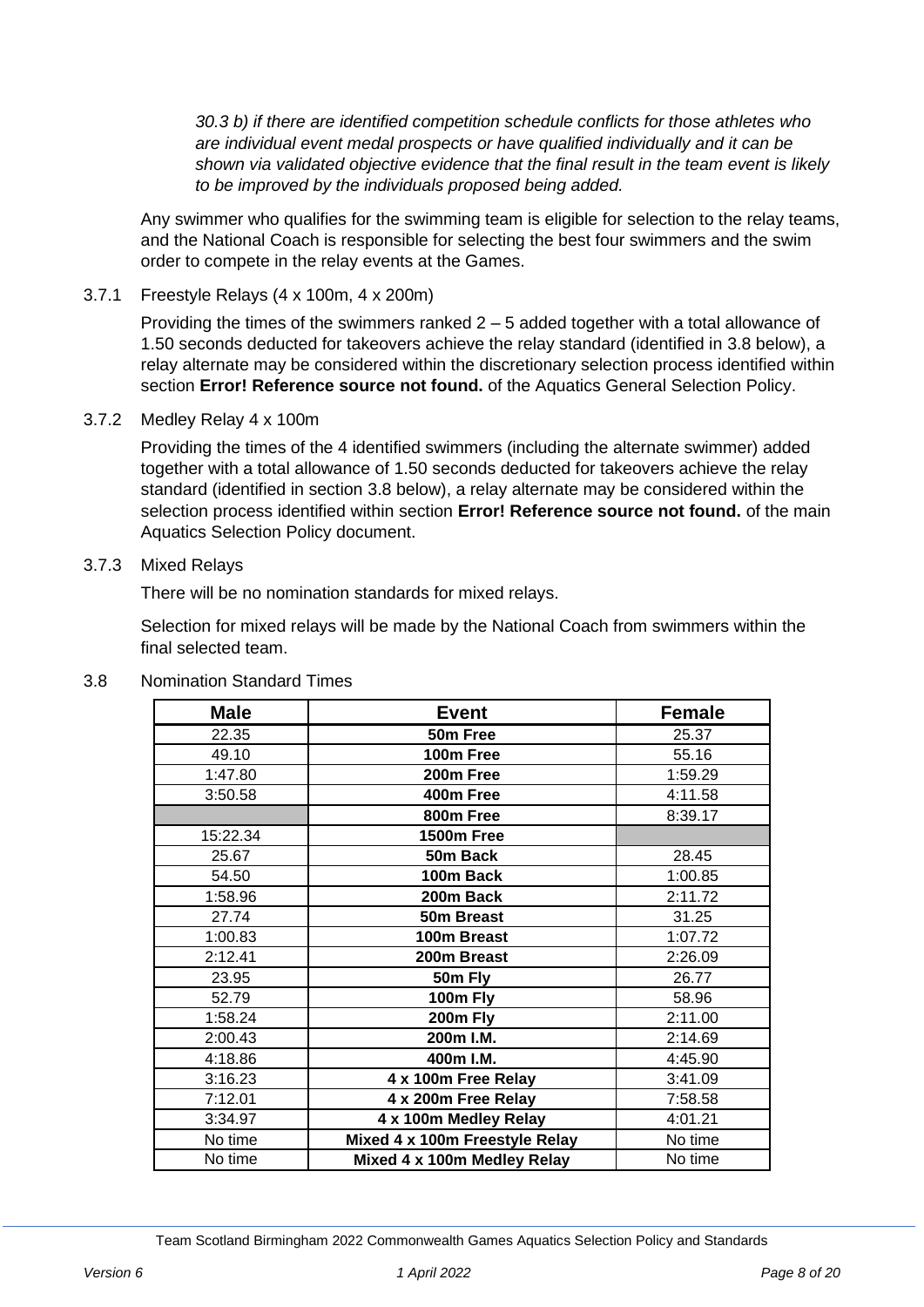3.9 Discretionary Nomination

Where opportunity permits, swimmers may be considered for nomination through the discretionary nomination process outlined within section 4.3 of the main Aquatics General Selection Policy and Standards document.

- 3.10 Nomination Notes
- 3.10.1 Only individual swimmers' performances inside the published Nomination Standard Times (listed in [3.8 above\)](#page-7-0) will be considered for nomination.
- 3.10.2 Relay lead-off swims will be considered for nomination.
- 3.10.3 Relay split times will NOT be considered for nomination.
- 3.10.4 Split times from individual events will NOT be considered for nomination.
- 3.10.5 Where a swimmer has achieved multiple individual Nomination Standard Times, they must identify with the Director of Aquatics and the National Coach which individual events they wish to be considered for by 24 April 2022.
- 3.10.6 Additional swims for selected swimmers.

Final decisions concerning additional swims will be made by the National Coach in line with the CGS General Policy:

*Entries will be made by CGS after athletes are selected by CGS based on agreed achievement of selection standards. Once selected in the event in which they have met the agreed selection standards, athletes may also be entered in other events:* 

- *a) should there be spaces available; and,*
- *b) if, after discussion with the athlete's sport, CGS agrees the athlete's focus remains on the primary events they have qualified in, or in other team events such as relays to which they have been committed, and other athletes have been selected for.*

In line with the above, the following process will be followed:

- discussion between National Coach and the swimmer's personal coach (Home Coach) prior to B2022 final entry date; and
- discussion (if necessary) with Team Coaches prior to final sport entry deadline.

### **4 Selection Process Timeline**

- 4.1 Scottish Swimming will communicate nominations to be made to CGS by 2 May 2022 (allowing time for any Appeals as per Section [9](#page-3-1) of the Aquatics Selection Policy and Standards) and will submit nominations to CGS by 9 May 2022. CGS will confirm initial selections by 15 May 2022 and final selections by 30 May 2022.
- 4.2 Final selection to the Games' team is dependent on provision of relevant information required by CGS such as completion and signing of the CGF Eligibility form and CGS Team Member Agreement.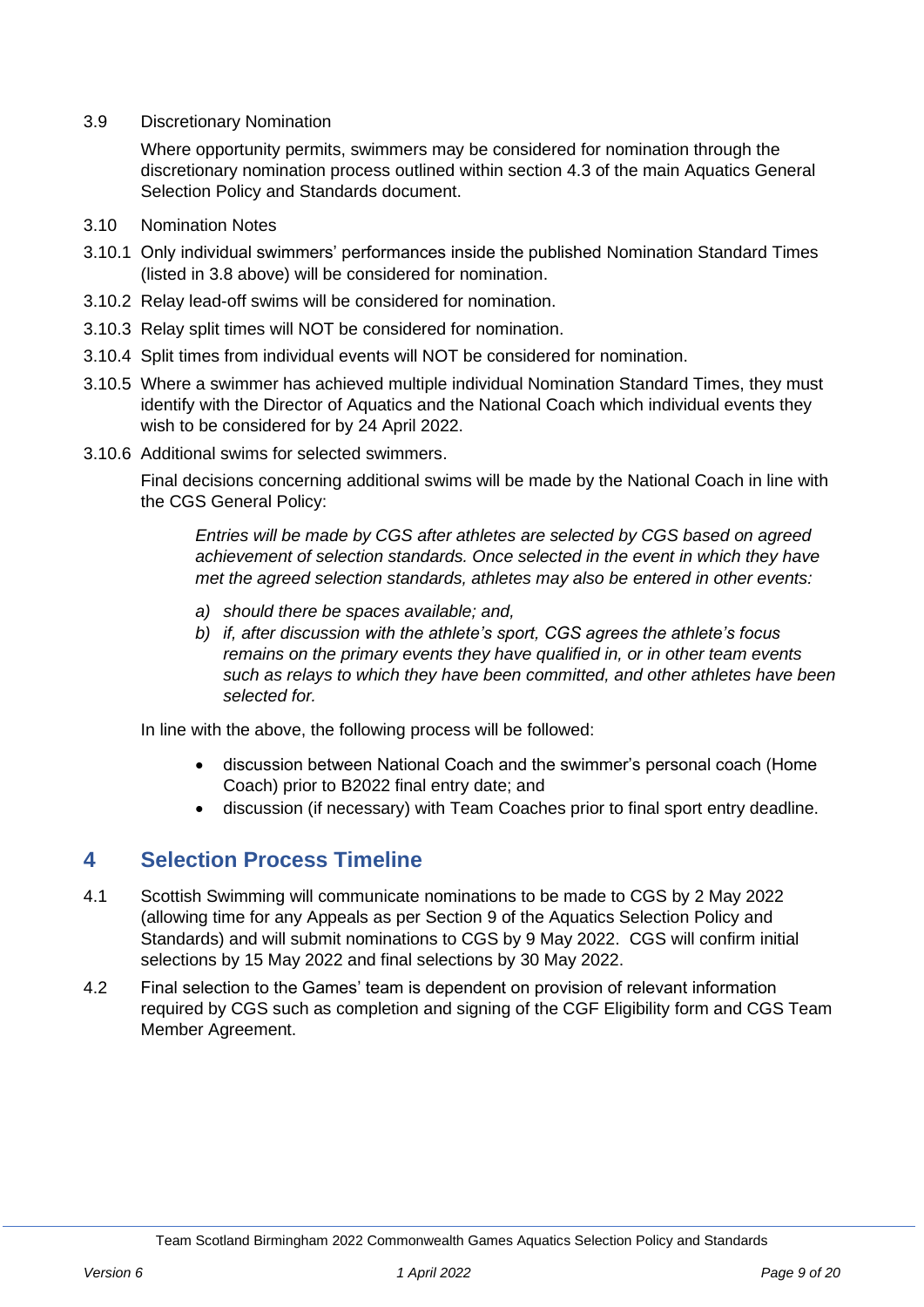## **5 Coach Nomination Process**

- 5.1 The Director of Aquatics, in conjunction with the Scottish Swimming National Coach, will nominate a coach to act as Head Coach for the Team.
- 5.2 Following the completion of the swimmer selection process, coaching staff will be nominated to the Commonwealth Games Aquatic Team (Swimming) by the Director of Aquatics & National Coach.
- 5.3 Confirmed coaches will be expected to play a full part in the preparation of the Team as identified by the Director of Aquatics & National Coach.
- 5.4 Coaches based outwith Scotland will only be considered in exceptional circumstances.
- 5.5 Coaches must hold the minimum of a Scottish Swimming Level 3 Licence or equivalent
- 5.6 A minimum coach/swimmer ratio of 1:6 will be applied, excluding the Head Coach and depending on accreditations provided by CGS.
- 5.7 There will be no appeal process for the Coach Selection.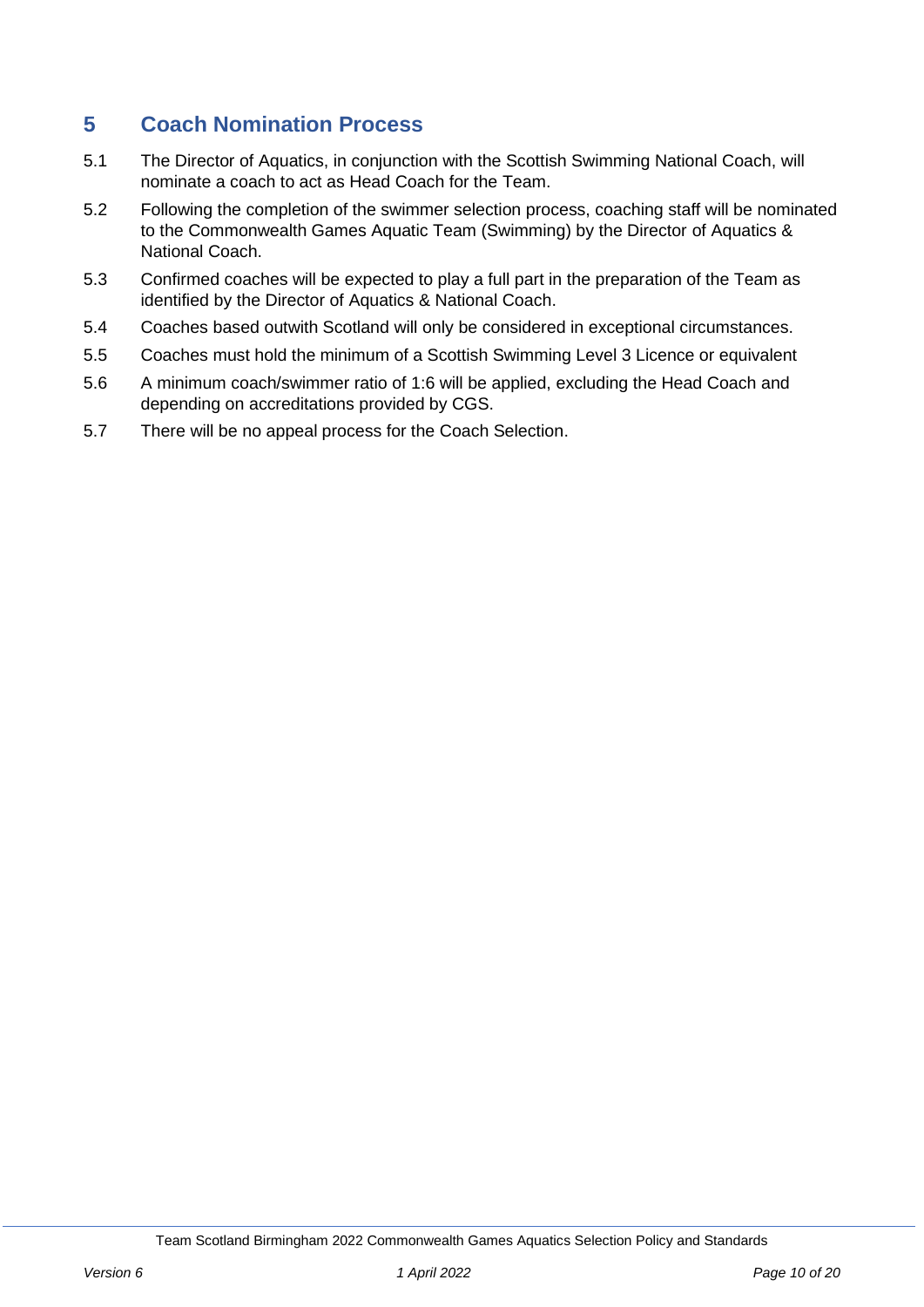## **Para Swimming Specific Selection Policy and Standards**

## **1 General Selection Details**

The Birmingham 2022 Commonwealth Games (hereinafter referred to as "B2022") will take place in Birmingham 28 July – 8 August 2022 with the swimming competition taking place 29 July – 3 August 2022.

In addition to the eligibility criteria of the CGF Constitution and Byelaws (see Appendix 4), and R4.5.3 of Scottish Amateur Swimming Association Limited Company Rules Para-Swimmers must also meet the additional eligibility criteria:

- All Para Swimming athletes must have either a World Para Swimming (WPS) "confirmed" (C) or "review" (R) sport classification status beyond 2022, appear on the WPS Swimming Classification Master List at the time of selection and be eligible as per the individual event eligible classes outlined in [2 below.](#page-10-0)
- All Para Swimming athletes must hold an active World Para Swimming Licence for the 2022 Season

### <span id="page-10-0"></span>**2 Competition Events**

2.1 All Para-Swimming events and eligible classifications are listed below:

| Men's Events          | Eligible<br><b>Classifications</b> | Women's Events        | Eligible<br>Classifications |
|-----------------------|------------------------------------|-----------------------|-----------------------------|
| S7 50m Freestyle      | S7 & S6                            | SB6 100m Breaststroke | <b>SB6 &amp; SB5</b>        |
| SB8 100m Breaststroke | <b>SB8 &amp; SB7</b>               | S8 100m Backstroke    | S8 & S7                     |
| S9 100m Backstroke    | S9 & S8                            | S9 100m Freestyle     | S9 & S8                     |
| S10 100m Butterfly    | S10 & S9                           | SM10 200m IM          | <b>SM10 &amp; SM9</b>       |
| S13 50m Freestyle     | S13, S12 & S11                     | S13 50m Freestyle     | S13, S12 & S11              |
| S14 200m Freestyle    | S <sub>14</sub>                    | S14 200m Freestyle    | S <sub>14</sub>             |

<span id="page-10-1"></span>

| Events<br>Mixed<br><b>Relay</b>                                   |          |  |  |  |
|-------------------------------------------------------------------|----------|--|--|--|
| Medlev<br>(10n<br>poin<br>`⊀Д<br>$\mathbf{v}$<br>$\sqrt{ }$<br>-ت | reestvle |  |  |  |

*Table 1: Para Swimming Events and Eligible Classifications*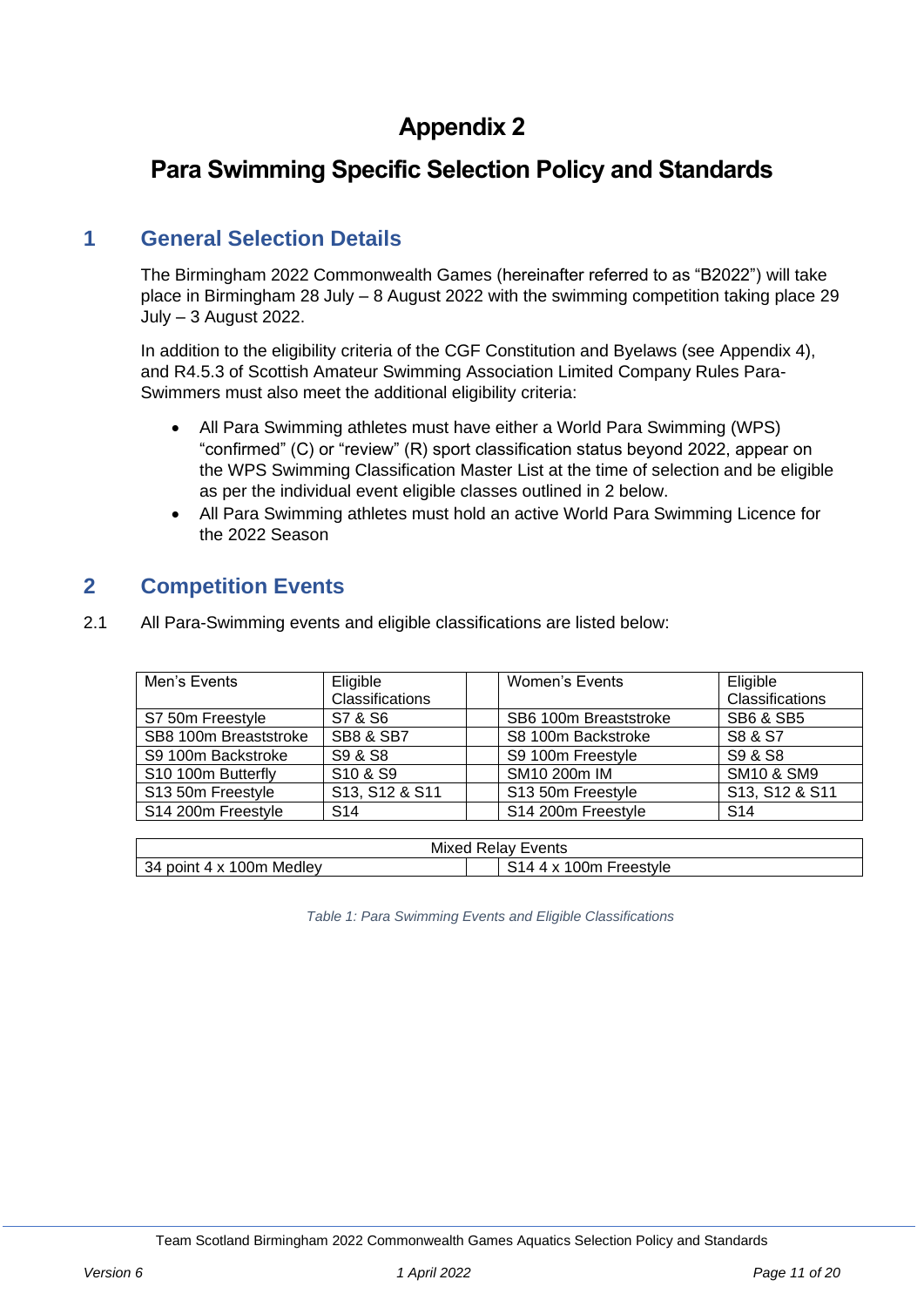- 2.2 In accordance with the Commonwealth Games Federation statutes and B2022 competition rules, the maximum number of athletes selected by any country for each individual event will be three.
- 2.3 In accordance with CGF and B2022 competition rules, the relay events will consist of athletes who have already qualified and accepted slots in individual events.

## **3 Discipline Specific Nomination Standards**

- 3.1 CGS will receive the individual athlete place allocation from CGF in the events outlined in [Table 1](#page-10-1) [above](#page-10-1) using the athlete allocation system. Allocations will be made to CGS by name of athlete.
- 3.2 The WPS World Ranking database will be used to create the Commonwealth-adjusted ranking list, which will be used to allocate the top seven (7) places per medal event. Any Scottish athletes in the top seven (7) rankings in these events will earn an allocation place for CGS for B2022.
- 3.2.1 Only WPS sanctioned events will be recognised for the purposes of the WPS World Ranking Database. WPS sanctioned events are outlined via the WPS website [\(www.paralympic.org/swimming\)](file:///C:/Users/lynna/AppData/Local/Microsoft/Windows/INetCache/Content.Outlook/5ISKA1D9/www.paralympic.org/swimming)
- 3.2.2 The period used to compile the WPS Commonwealth-adjusted ranking list is 31 December 2020 to 18 April 2022.
- 3.3 In the event the final slot of qualification has been achieved by more than one athlete with the same time, WPS and the CGF will, at their discretion, determine who receives the final slot.
- 3.4 Any unused (returned) slots shall be reallocated by the same method and to the next highest ranked eligible athlete(s) by CGF.
- 3.5 One Bipartite Invitation slot per event may be issued by CGF and/or WPS.
- 3.6 Timelines

| 31 December 2020 | <b>WPS Swimming Qualification Period commences</b>             |
|------------------|----------------------------------------------------------------|
| 01 March 2022    | CGA deadline to submit Bipartite invitation request to CGF     |
| 18 April 2022    | <b>WPS Swimming Qualification Period closes</b>                |
| 25 April 2022    | CGF to confirm with CGAs their qualified slots                 |
| 02 May 2022      | CGA deadline to confirm acceptance (or not) of qualified slots |
| 06 May 2022      | Re-allocation of returned places by CGF                        |

- 3.7 Any Scottish Athlete(s) named in the top seven ranked athletes on the WPS Commonwealth-adjusted Ranking List (as per 3.3) and allocated a slot by CGF will be nominated by Scottish Swimming to CGS.
- 3.8 Any Scottish athlete named in the Reallocation of Unused Slots Process (as per 3.4) will be nominated by Scottish Swimming to CGS provided they have achieved both of the following criteria:
- 3.8.1 A top ten ranking in the initial WPS Commonwealth-adjusted ranking list outlined in section 3.2
- 3.8.2 Their ranked time is within 3% of the seventh ranked time in the WPS Commonwealth adjusted ranking list outlined in section 3.2.
- 3.8.3 The appeals process will follow section 9 of the Scottish Swimming Aquatics Sport Specific Selection Policy and Standards except the dates. Any athlete will have 48 hours from notification of non nomination to lodge an appeal with the Scottish Swimming Chief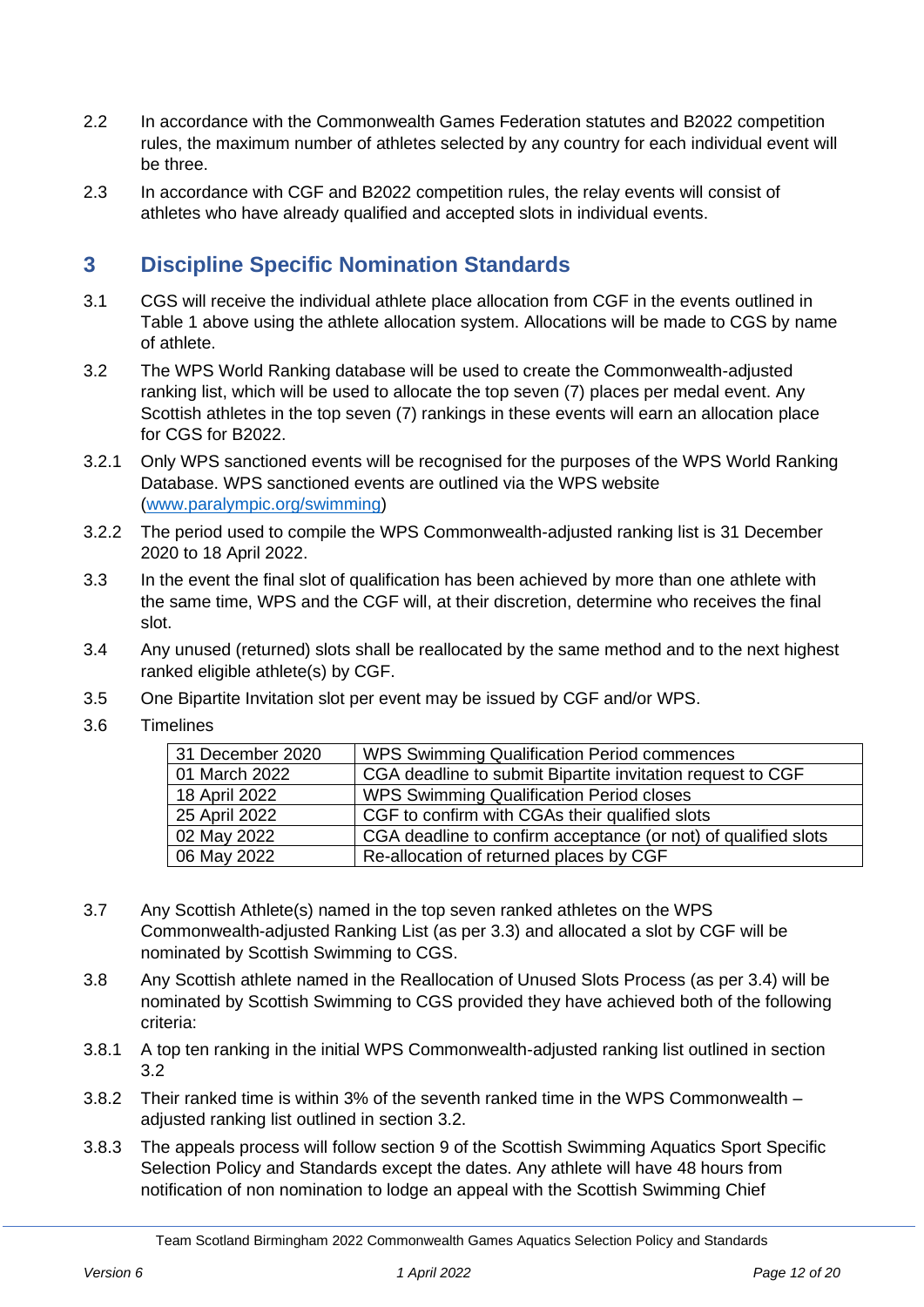Executive Officer. In all instances, Scottish Swimming will respond in writing by email to the athlete within 2 days, notifying them of the outcome of the Appeal Process.

### **4 Selection Process Timeline**

- 4.1 For any athlete invited as per section 3.7, Scottish Swimming will submit nominations to CGS by 27 April 2022 and CGS will confirm selections by 29 April 2022.
- 4.2 For athletes invited as per section 3.8, Scottish Swimming will submit nominations to CGS no later than 15 May 2022 and CGS will confirm selections no later than 30 May 2022.
- 4.3 Final selection to the Team Scotland is dependent on provision of relevant information required by CGS such as completion and signing of the CGF Eligibility form and CGS Team Member Agreement.

Team Scotland Birmingham 2022 Commonwealth Games Aquatics Selection Policy and Standards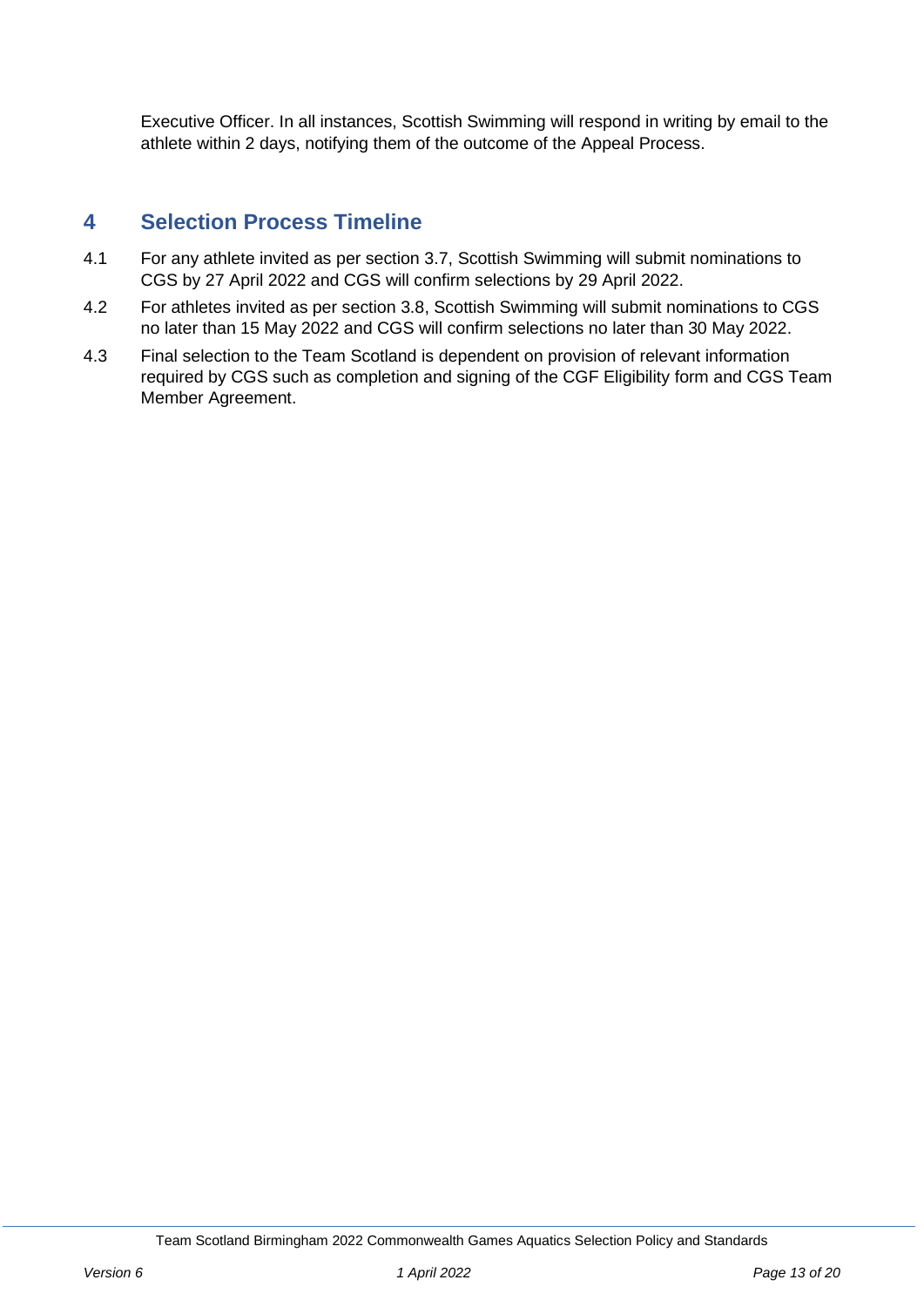## **Diving Specific Selection Policy and Standards**

## **1 General Selection Details**

The Birmingham 2022 Commonwealth Games (hereinafter referred to as "B2022") will take place in Birmingham 28 July – 8 August 2022 with the Diving competition taking place 4-8 August 2022.

- 1.1 All competition events for Diving are listed within 3.7.
- 1.2 In accordance with the Commonwealth Games Federation statutes and B2022 competition rules, the maximum number of athletes selected by any country for each individual event will be three and the maximum number of synchro pairs selected by any country for each synchro event will be two.
- 1.3 The indicative number of divers provided by CGS for the Aquatics Team is 4.
- 1.4 Nomination for B2022 will be determined in three ways (priority order):
	- 1. Pre-selection
	- 2. Achievement of Nomination Scores
	- 3. Discretionary Nomination

### **2 Pre-selection**

Divers MAY be pre-selected for nomination to the Aquatics team in the following way:

- 2.1 Divers competing at the 2020 Summer Olympic Games in Tokyo, Japan (24 July 1 August 2021), MAY be nominated at the discretion of the Scottish Swimming Director of Aquatics (hereinafter referred to as "Director of Aquatics") in consultation with the Scottish Swimming National Diving Coach (hereinafter referred to as "National Diving Coach").
- 2.2 Any athlete considered for nomination through pre-selection will be required to agree with the Director of Aquatics and the National Diving Coach a plan to maximise their performance at B2022 in advance of the commencement of the 2021/22 Diving season.

## **3 Achievement of Nomination Scores**

- 3.1 The period to achieve nomination scores will be 1st June 2021 to 30th April 2022.
- <span id="page-13-0"></span>3.2 Athletes achieving a nomination score detailed in the table within section [3.7 below](#page-14-0) at any one of the competitions listed below, will be ranked according to percentage inside the relevant nomination score;.
	- 2021 World University Games (Chengdu, China 18-29 August 2021)
	- 2021 SASA Scottish National Diving Championships (Edinburgh, Dates TBC)
	- 2022 British Championships (TBC, TBC)
	- Up to 3 LEN or FINA Accredited Events agreed in advance (minimum notice four weeks) with the Director of Aquatics. Please note this [3.2](#page-13-0) may be amended when information on dates and venues become available.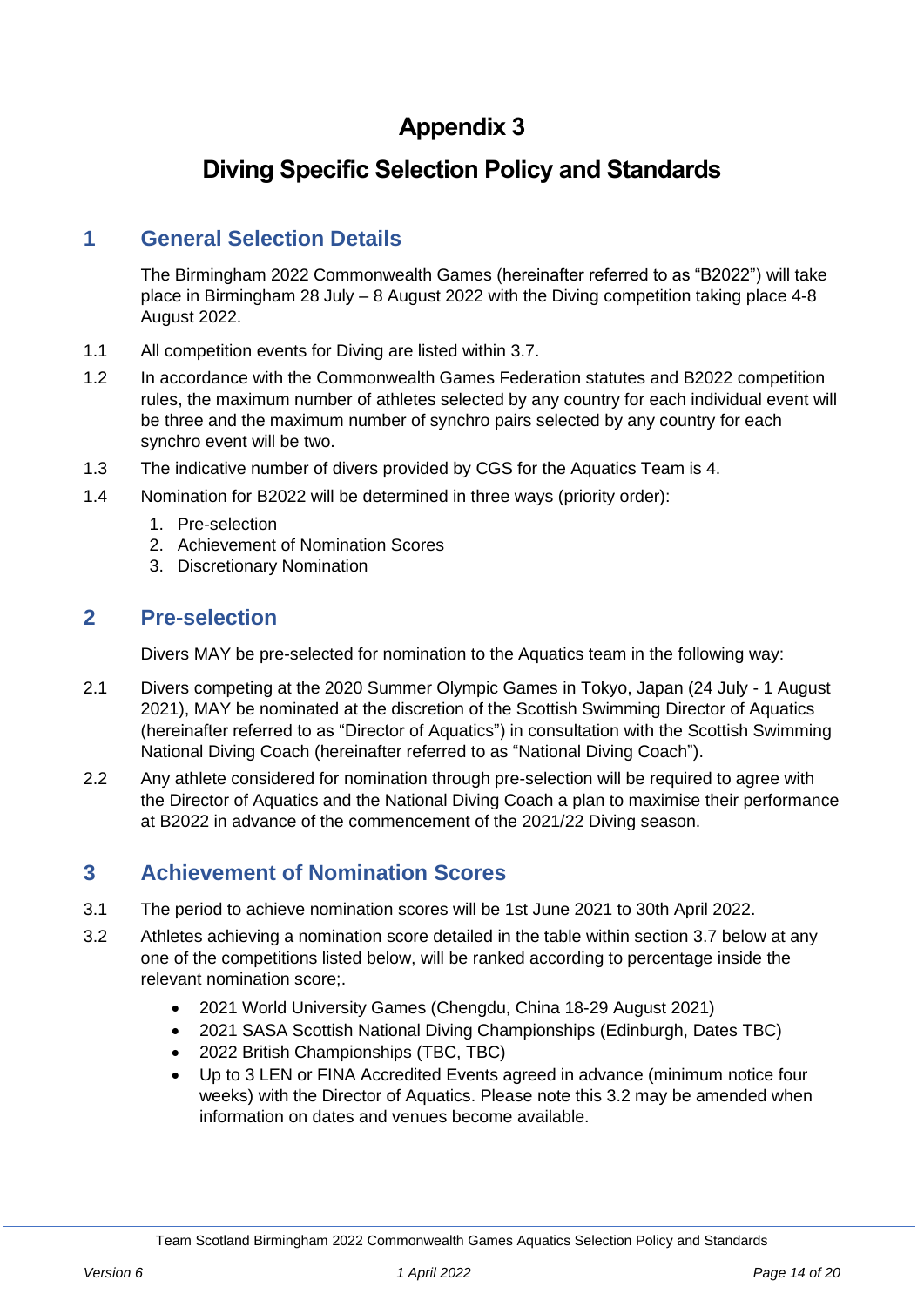- 3.3 Scores achieved in preliminary, semi-final or final rounds will be used equally.
- <span id="page-14-1"></span>3.4 On completion of the selection period, divers identified through [3.2 above](#page-13-0) will be ranked in priority order based on the percentage inside the nomination score achieved.
- <span id="page-14-2"></span>3.5 Using the ranking list identified within [3.4 above,](#page-14-1) any remaining indicative places of the original 4 (following pre-selected divers), will be nominated to CGS from individual and synchro events.
- 3.6 Following the process outlined in section [3.2-](#page-13-0)[3.5 above,](#page-14-2) in the event of a synchronised pairing achieving the synchronised nomination standard resulting in the final number of athletes exceeding the indicative number of places, nomination for individual/synchronised diving events will be decided at the discretion of the Director of Aquatics in consultation with the National Diving Coach.
- <span id="page-14-0"></span>3.7 Nomination Scores

| Male   | Event                |        | Female |
|--------|----------------------|--------|--------|
| 354.30 | 1 <sub>m</sub>       |        | 258.44 |
| 401.53 | 3m                   |        | 292.33 |
| 404.20 | 10 <sub>m</sub>      |        | 310.71 |
| 357.93 | 3m Synchro           |        | 256.36 |
| 380.50 | 10m Synchro          |        | 289.34 |
|        | 3m Mixed<br>Synchro  | 290.80 |        |
|        | 10m Mixed<br>Synchro | 288.88 |        |

- 3.8 Nomination Notes
- 3.8.1 Only Diver performances within the published nomination scores (listed in section [3.7 above\)](#page-14-0) will be considered for nomination.
- 3.8.2 Where multiple nomination standards are achieved, divers must identify with the Director of Aquatics and the National Diving Coach which individual events they wish to compete in by 30 April 2022.
- 3.8.3 Additional events for selected divers.

Final decisions concerning additional events will be made by the National Diving Coach in line with the CGS General Policy:

*Entries will be made by CGS after athletes are selected by CGS based on agreed achievement of selection standards. Once selected in the event in which they have met the agreed selection standards, athletes may also be entered in other events:* 

- *c) should there be spaces available; and,*
- *d) if, after discussion with the athlete's sport, CGS agrees the athlete's focus remains on the primary events they have qualified in, or in other team events such as synchronised pairings to which they have been committed, and other athletes have been selected for.*

In line with the above, the following process will be followed:

• discussion between National Diving Coach and the diver's personal coach (Home Coach) prior to B2022 final entry date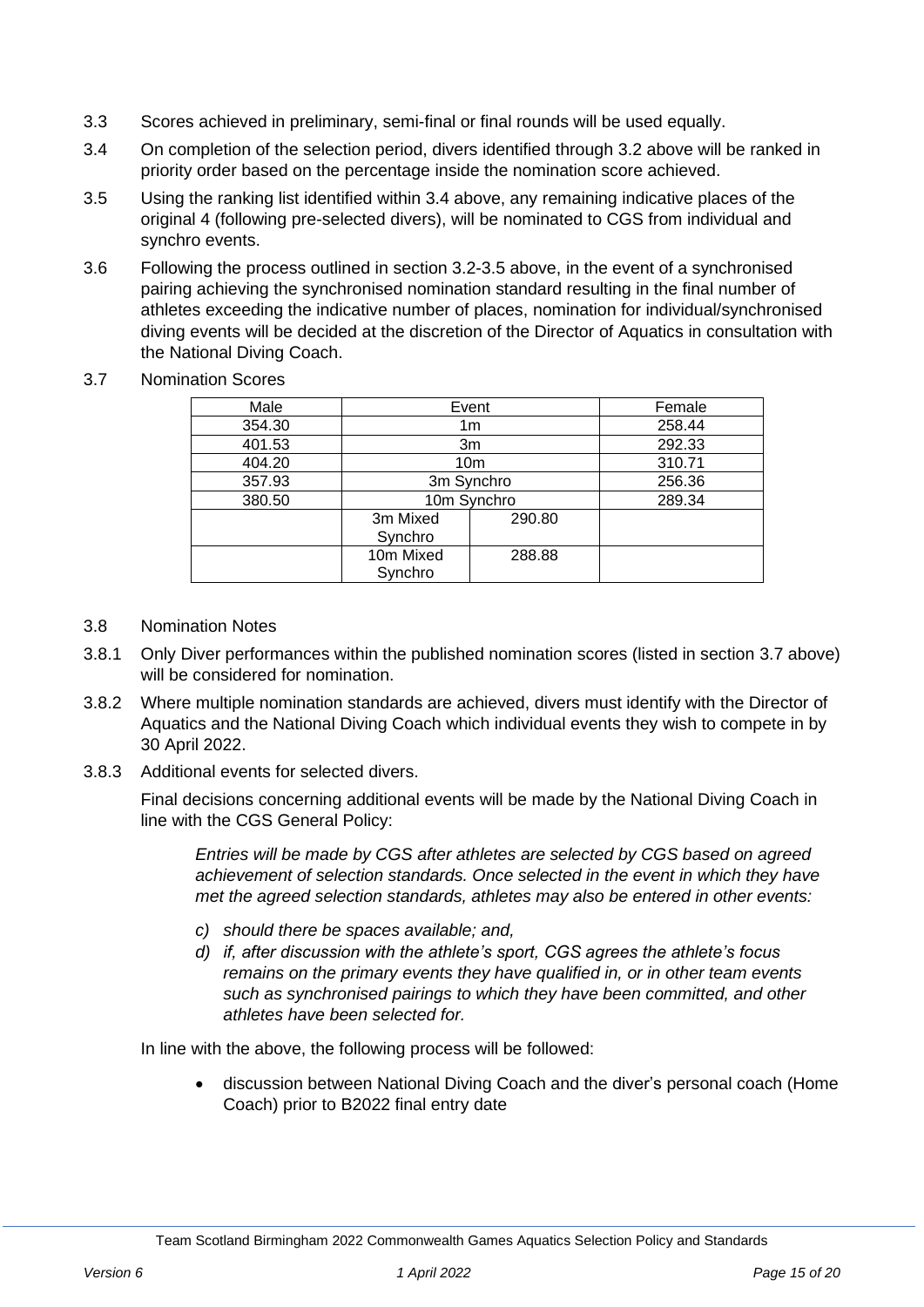## **4 Selection Process Timeline**

- 4.1 Scottish Swimming will communicate nominations to be made to CGS by 2 May 2022 (allowing time for any Appeals as per Section [9](#page-3-1) of the Aquatics Selection Policy and Standards) and will submit nominations to CGS by 9 May 2022 CGS will confirm initial selections by 15 May 2022 and final selections by 30 May 2022.
- 4.2 Final selection to the Games' team is dependent on provision of relevant information required by CGS such as completion and signing of the CGF Eligibility form and CGS Team Member Agreement.

## **5 Coach nomination process**

- 5.1 The Director of Aquatics will appoint one diving coach to the Commonwealth Games Aquatic Team by 30 September 2021.
- 5.2 The confirmed coach will be expected to play a full part in the preparation of the Aquatics Team as identified by the Director of Aquatics.
- 5.3 Coaches must hold the minimum of a UKCC Level 3 qualification or equivalent.
- 5.4 There will be no appeal process for the Coach nomination.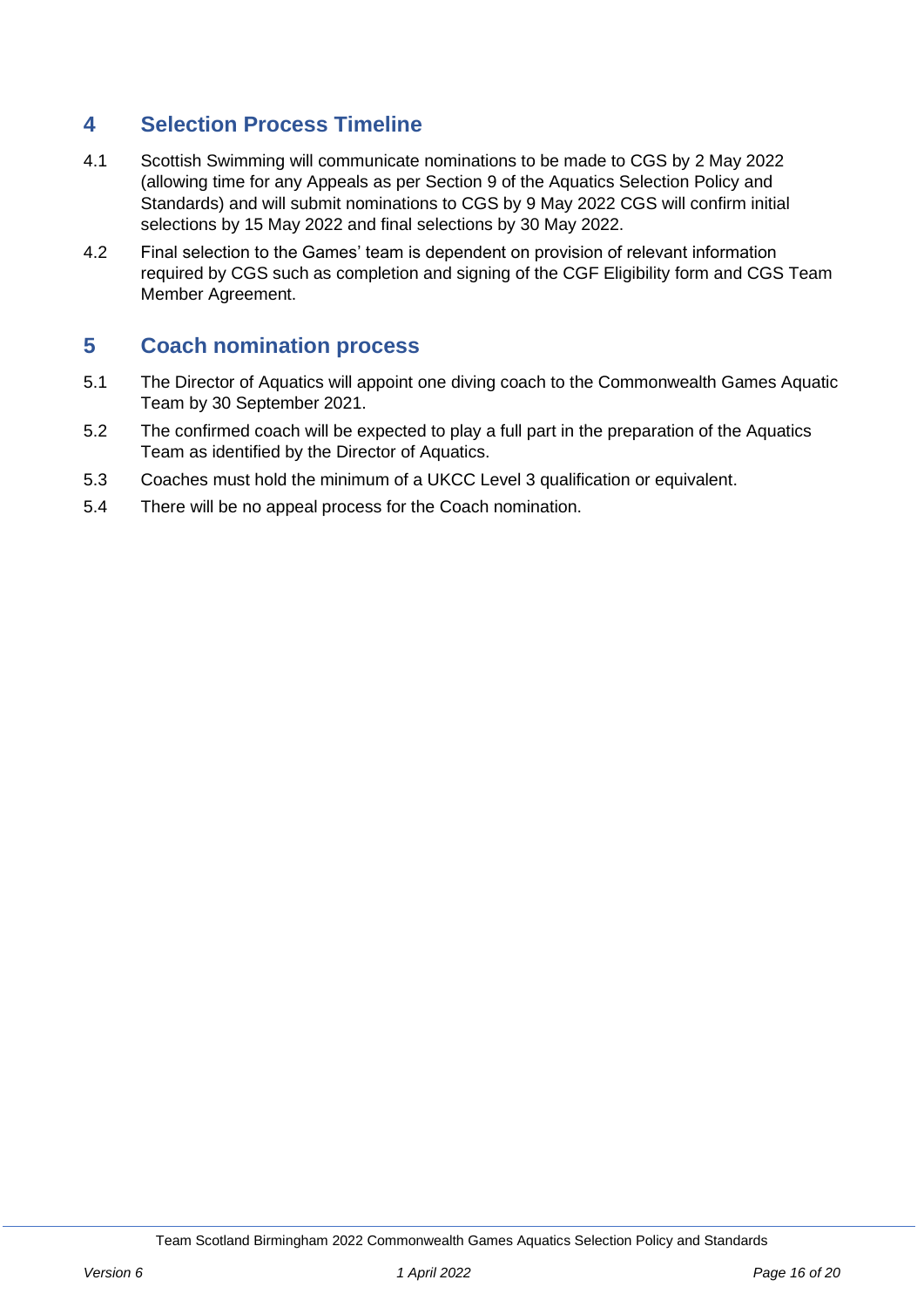## **Eligibility**

#### **CGF Byelaw 17 Eligibility**

**1.** It is the responsibility of all Affiliated CGAs to ensure that their competitors are fully aware of and comply with Byelaw 17.

#### **2. Primacy**

2.1 Subject to Byelaw 17(4) 17(5) 17(6) and 17(7), a competitor shall be eligible to represent the Commonwealth Country which enters them where they satisfy at least one of the following requirements:

a) Are in possession of a current valid passport of the Commonwealth Country which enters them;

or

b) Are a subject who can demonstrate 'Belonger Status' in Great Britain or relevant British Overseas Territory of the Commonwealth Country which enters them

c) In respect of the following Affiliated CGAs: -

- i. Guernsey, Jersey, and Isle of Man. The governments of these three Crown Dependencies do not define citizenship. For these Affiliated CGAs, citizenship shall be defined as three (3) years continuous residency immediately prior to the Commonwealth Games. For the avoidance of doubt, the immediately prior three-year period shall mean the three-year period that immediately precedes the "final entries deadline"\* date of the relevant Games as determined by the respective Organising Committee ("Continuous Residency") and the competitor must be in possession of a current valid UK passport.
- ii. Northern Ireland. Byelaw 17 will defer to the Belfast Agreement (1998). Northern Ireland athletes who meet birth right criteria are to be treated equally regardless of their possession of either a current valid UK or Irish passport (but must hold one of these). This right is enshrined within the Constitution Issues (iv) of the 1998 Belfast Agreement.
- iii. Norfolk Island. Any individual who was in possession of a current valid New Zealand passport and was also deemed eligible to compete at the Gold Coast 2018 Commonwealth Games for Norfolk Islands may continue to compete for Norfolk Islands at future iterations of the Games.

#### **3. Secondary**

- 3.1 Subject to Byelaw 17(4) 17(5) 17(6) and 17(7), where a competitor was born in a Commonwealth Country which has common citizenship/passport with other Commonwealth Countries, the competitor may represent either:
	- a) the Commonwealth Country of their birth;
	- b) the Commonwealth Country of birth of their parent;

or

or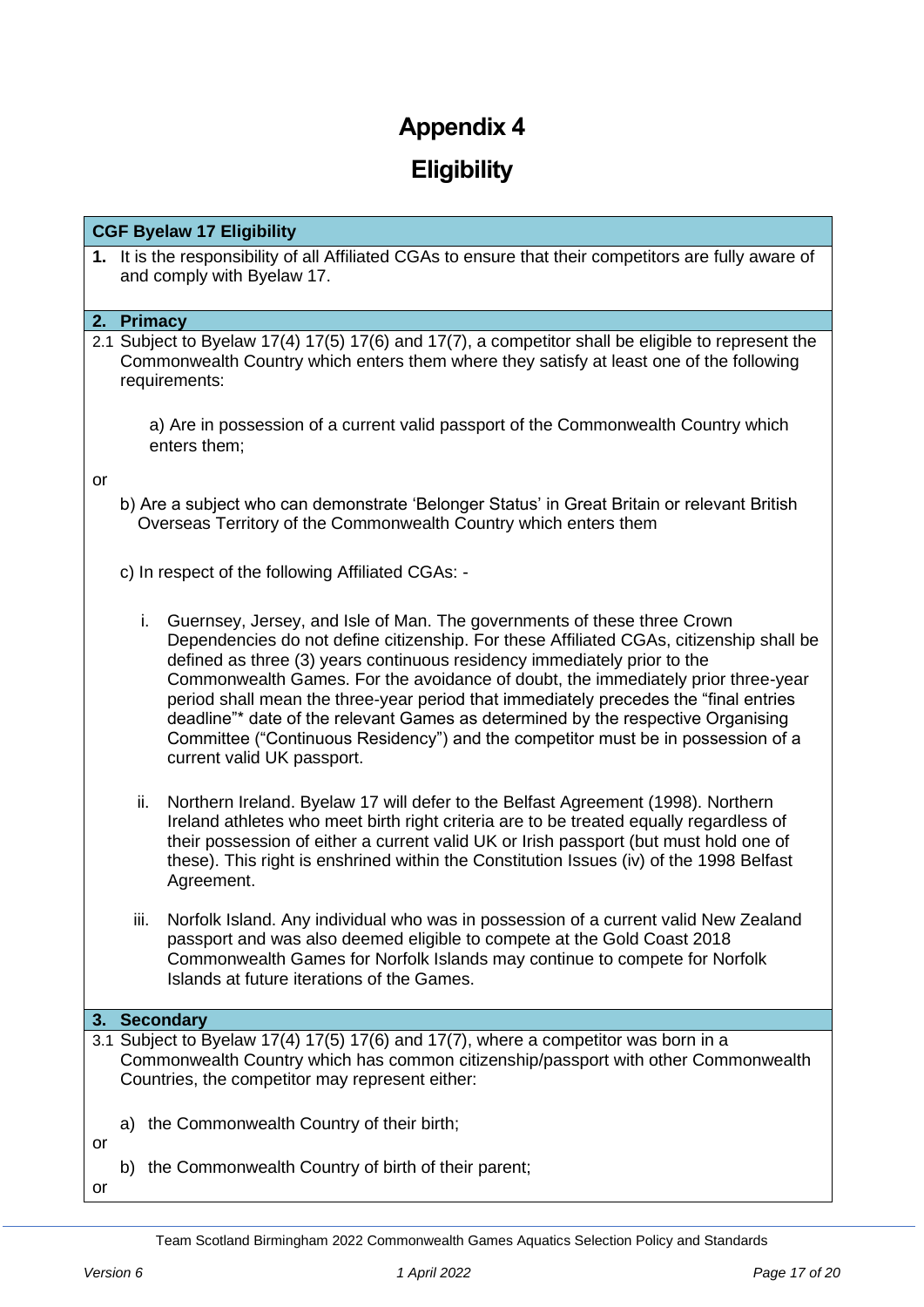- c) where the relevant IF recognises grandparents as part of its eligibility criteria, the competitor may represent the Commonwealth Country of birth of their grandparent;
- or
	- d) the Commonwealth Country where they have completed a minimum period of three (3) years continuous residency immediately prior to the Commonwealth Games. For the avoidance of doubt, the immediately prior three-year period shall mean the three-year period that immediately precedes the "final entries deadline"\* of the relevant Games as determined by the respective Organising Committee.
- 3.2 Subject to the other provisions of this Byelaw 17, where a competitor is eligible to represent more than one Affiliated CGA due to common passport privileges they may choose which Affiliated CGA to represent. For the avoidance of doubt, if an individual has competed at a Commonwealth Youth Games this will not be deemed to be a choice of country, and the competitor may choose to represent a different Affiliated CGA at a Commonwealth Games.
- 3.3 For the avoidance of doubt subject to Byelaw 17(4) and 17(5) any competitor of a common passport area who competes for their common passport country (i.e. Great Britain, New Zealand and Australia) at either the Olympic Games, Youth Olympic Games and/or any World Championships or any other major sporting event shall be entitled to choose to represent their home Affiliated CGA (e.g. Turks and Caicos) at the Commonwealth Games.

#### **4. Disqualifications and Suspensions**

- 4.1 A competitor shall not be eligible to represent the Commonwealth Country which enters them if they:
	- a) are currently under disqualification, expulsion or suspension by the Federation;

and/or

b) are currently under disqualification, expulsion or suspension by their respective Affiliated CGA;

and/or

c) are currently under disqualification, expulsion or suspension by their respective IF, National Federation

and/or

d) are currently under disqualification or suspension under the World Anti-Doping Code.

#### **5. Compliance with applicable rules and regulations**

- 5.1 A competitor shall only be eligible to represent the Commonwealth Country which enters them if they:
	- a) Satisfy and comply with all applicable rules and regulations of the Federation;

and

b) Satisfy and comply their respective IF rules and regulations (including but not limited to, complying with respective IF eligibility rules as applied within each respective edition of the Commonwealth Games Athlete Allocation Systems);

and

- c) Satisfy and comply with the World Anti-Doping Code as applied within the Federation Anti-Doping Standard to ensure that the overriding principles of the Commonwealth Games are observed.
- 5.2 For the avoidance of doubt, where there is an inconsistency between respective IF Nationality rules and regulations and those of the Commonwealth Games Federation, the Commonwealth Games Federation Bye Law 17 shall prevail.

Team Scotland Birmingham 2022 Commonwealth Games Aquatics Selection Policy and Standards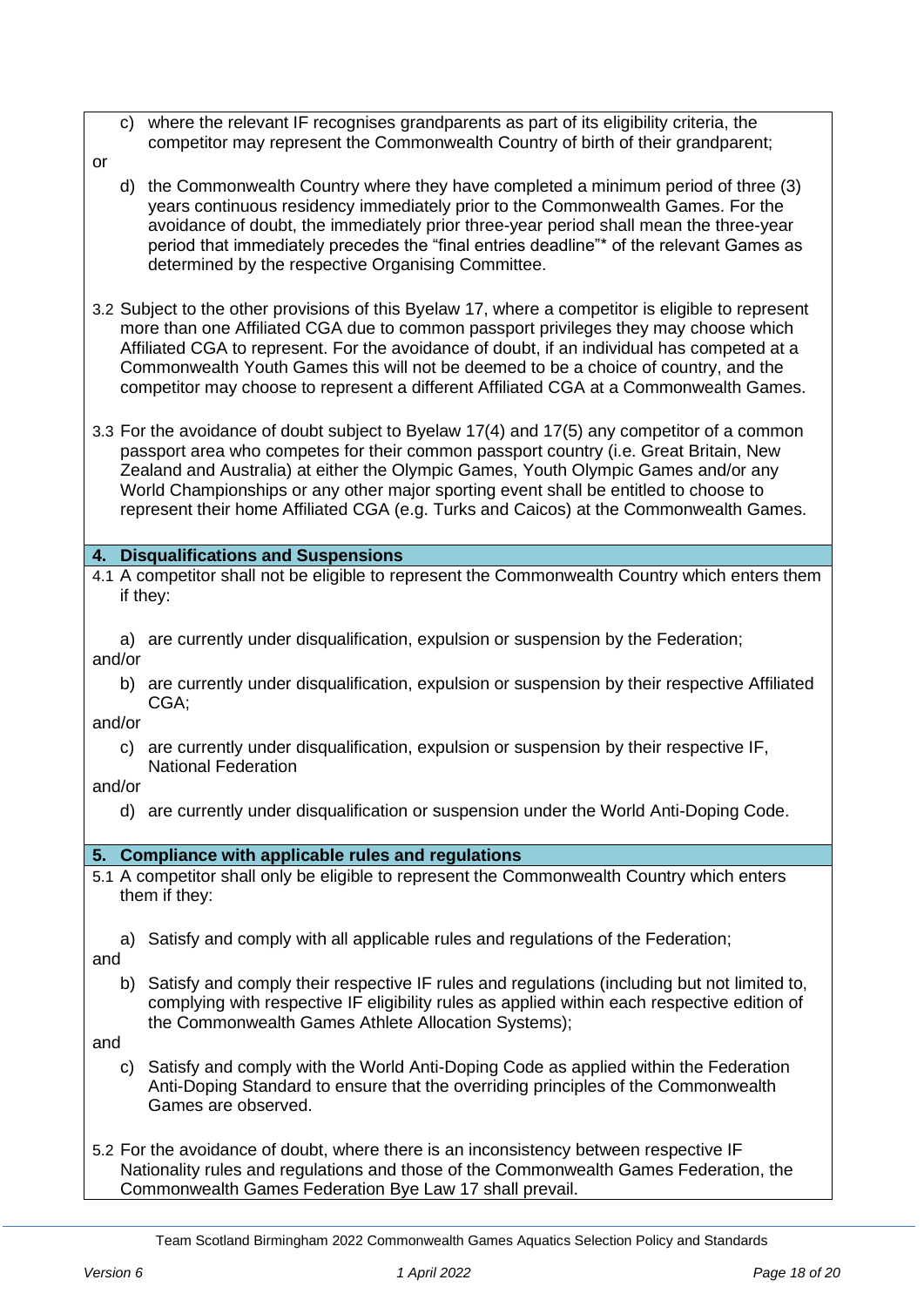#### **6. Transfer of Allegiance**

- 6.1 After having established eligibility status under this Byelaw 17 a competitor who has previously represented one Commonwealth Country at a Commonwealth Games may not represent another Commonwealth Country unless they also receive the prior approval of the Federation, the relevant IF and the relevant previously represented Affiliated CGA. For the avoidance of doubt, this Byelaw shall not apply if an individual has represented a Commonwealth Country at a Commonwealth Youth Games. Applications under this Byelaw 17(6) must be submitted to the Executive Board two calendar months before the "final entries deadline"\* for the respective Commonwealth Games. Applications must include formal confirmation of the prior approval of the relevant IF and the relevant previously represented Affiliated CGA.
- 6.2 All applications for transfer of allegiance under Byelaw 17(6) and/or discretionary eligibility dispensation under Byelaw 17(7) including all relevant paperwork and documentation must be submitted no later than two calendar months prior to the published "final entries deadline"\*, as outlined by the respective Organising Committee.

#### **7. Dispensations**

7.1 The Executive Board shall delegate authority to the Governance and Integrity Committee (GIC) who have the power to grant dispensations to Byelaw 17 in exceptional circumstances and to consider any matters relating generally to Byelaw 17. Each application for dispensation under Byelaw 17 shall be considered on its own merits and will not create a precedent for any future applications. Decisions made by GIC are subject to the right of appeal directly to the Executive Board, whose decision shall be final and binding.

\*"final entries deadline" means the final date that an individual athlete may be entered in a particular event(s) for the relevant Commonwealth Games, usually completed via an online entry system. Such date to be communicated for each relevant Commonwealth Games in the Sport Handbook.